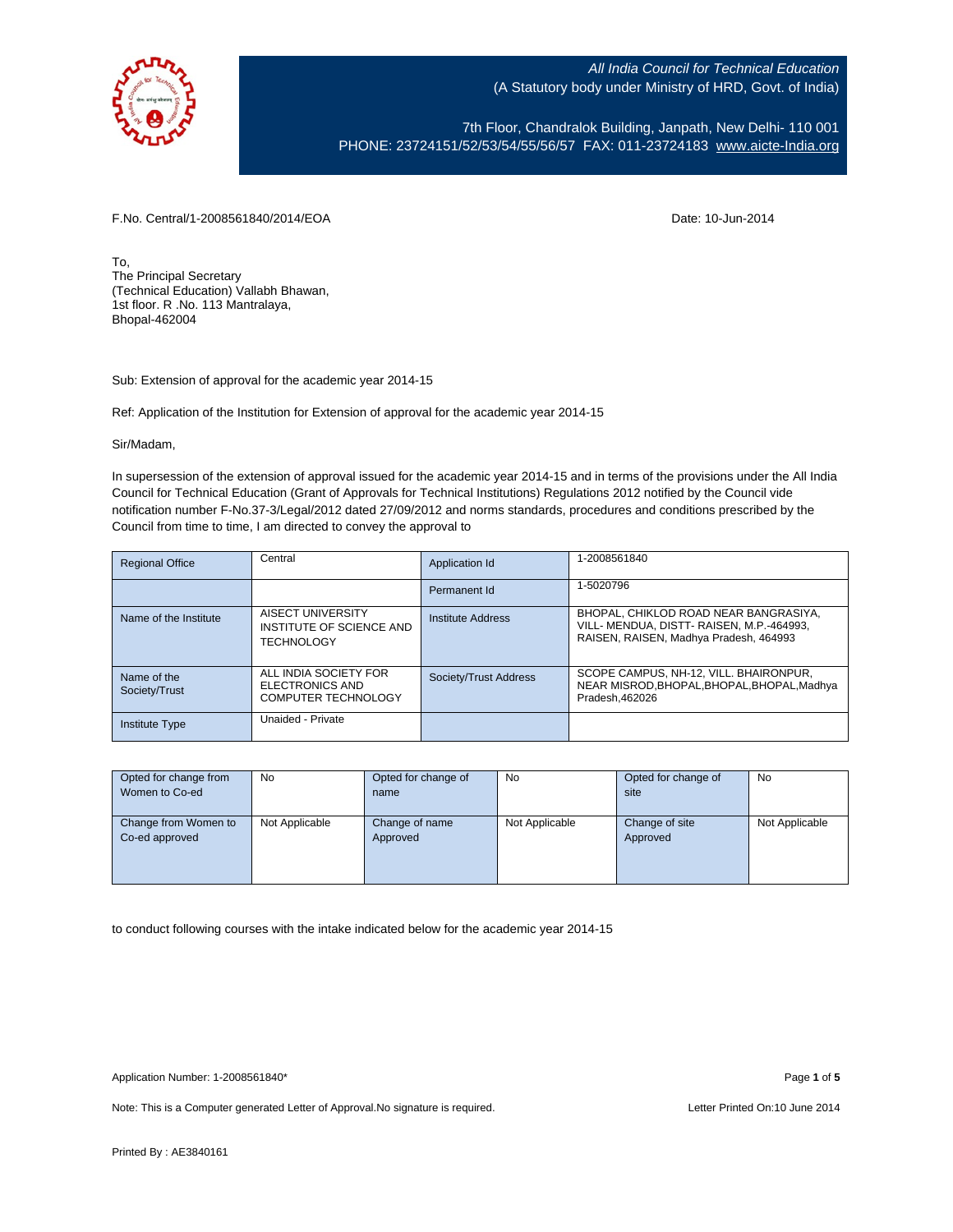

7th Floor, Chandralok Building, Janpath, New Delhi- 110 001 PHONE: 23724151/52/53/54/55/56/57 FAX: 011-23724183 [www.aicte-India.org](http://www.aicte-india.org/)

| Application Id: 1-2008561840                          |              | Course                                     |                                                                   | <b>Affiliating Body</b>    |                                                            |                |                              |                     |                     |                                          |
|-------------------------------------------------------|--------------|--------------------------------------------|-------------------------------------------------------------------|----------------------------|------------------------------------------------------------|----------------|------------------------------|---------------------|---------------------|------------------------------------------|
| Program                                               | Shift        | Level                                      |                                                                   | Full/Part Time             |                                                            | Intake 2013-14 | Intake Approved for<br>14-15 | NRI Approval status | PIO Approval status | Foreign Collaboration<br>Approval status |
|                                                       |              |                                            |                                                                   |                            |                                                            |                |                              |                     |                     |                                          |
| <b>ENGINEERING</b><br><b>AND</b><br><b>TECHNOLOGY</b> | 1st<br>Shift | <b>POST</b><br><b>GRADUA</b><br>TE         | <b>CIVIL</b><br><b>ENGINEERING</b>                                | <b>FULL</b><br><b>TIME</b> | Rajiv Gandhi<br>Prodoyogiki<br>Vishwavidyalaya<br>, Bhopal | 24             | 24                           | <b>NA</b>           | <b>NA</b>           | N                                        |
| <b>ENGINEERING</b><br>AND<br><b>TECHNOLOGY</b>        | 1st<br>Shift | <b>POST</b><br><b>GRADUA</b><br>TE         | <b>COMPUTER</b><br><b>SCIENCE AND</b><br><b>ENGINEERING</b>       | <b>FULL</b><br><b>TIME</b> | Rajiv Gandhi<br>Prodoyogiki<br>Vishwavidyalaya<br>, Bhopal | 18             | 18                           | <b>NA</b>           | <b>NA</b>           | N                                        |
| <b>ENGINEERING</b><br><b>AND</b><br><b>TECHNOLOGY</b> | 1st<br>Shift | <b>POST</b><br><b>GRADUA</b><br>TE         | POWER SYSTEMS                                                     | <b>FULL</b><br><b>TIME</b> | <b>AISECT</b><br>UNIVERSITY, B<br><b>HOPAL</b>             | $\mathbf 0$    | 24                           | <b>NA</b>           | <b>NA</b>           | N                                        |
| <b>ENGINEERING</b><br><b>AND</b><br><b>TECHNOLOGY</b> | 1st<br>Shift | <b>POST</b><br><b>GRADUA</b><br><b>TE</b>  | <b>PRODUCTION</b><br><b>ENGINEERING</b>                           | <b>FULL</b><br><b>TIME</b> | <b>AISECT</b><br>UNIVERSITY, B<br><b>HOPAL</b>             | $\mathbf 0$    | 24                           | No                  | No                  | N                                        |
| <b>ENGINEERING</b><br><b>AND</b><br><b>TECHNOLOGY</b> | 1st<br>Shift | POST<br><b>GRADUA</b><br><b>TE</b>         | <b>THERMAL</b><br><b>ENGINEERING</b>                              | <b>FULL</b><br><b>TIME</b> | Rajiv Gandhi<br>Prodoyogiki<br>Vishwavidyalaya<br>, Bhopal | 24             | 24                           | <b>NA</b>           | <b>NA</b>           | N                                        |
| <b>ENGINEERING</b><br><b>AND</b><br><b>TECHNOLOGY</b> | 1st<br>Shift | <b>POST</b><br><b>GRADUA</b><br>TE         | <b>VLSI</b>                                                       | <b>FULL</b><br><b>TIME</b> | <b>AISECT</b><br>UNIVERSITY, B<br><b>HOPAL</b>             | $\mathbf 0$    | 24                           | <b>No</b>           | No                  | N                                        |
| <b>ENGINEERING</b><br>AND<br><b>TECHNOLOGY</b>        | 1st<br>Shift | <b>POST</b><br><b>GRADUA</b><br>TE         | <b>WIRELESS AND</b><br><b>MOBILE</b><br><b>COMMUNICATION</b><br>S | <b>FULL</b><br><b>TIME</b> | <b>AISECT</b><br>UNIVERSITY, B<br><b>HOPAL</b>             | $\mathbf 0$    | 24                           | <b>NA</b>           | <b>NA</b>           | N                                        |
| <b>ENGINEERING</b><br><b>AND</b><br><b>TECHNOLOGY</b> | 1st<br>Shift | <b>UNDER</b><br><b>GRADUA</b><br>TE.       | <b>CIVIL</b><br><b>ENGINEERING</b>                                | <b>FULL</b><br><b>TIME</b> | Rajiv Gandhi<br>Prodoyogiki<br>Vishwavidyalaya<br>, Bhopal | 60             | 60                           | <b>NA</b>           | <b>NA</b>           | Ν                                        |
| <b>ENGINEERING</b><br>AND<br><b>TECHNOLOGY</b>        | 1st<br>Shift | <b>UNDER</b><br><b>GRADUA</b><br><b>TE</b> | <b>COMPUTER</b><br><b>SCIENCE AND</b><br><b>ENGINEERING</b>       | <b>FULL</b><br><b>TIME</b> | Rajiv Gandhi<br>Prodoyogiki<br>Vishwavidyalaya<br>, Bhopal | 60             | 60                           | <b>NA</b>           | NA                  | N                                        |

Application Number: 1-2008561840\* Page **2** of **5**

Note: This is a Computer generated Letter of Approval. No signature is required. Letter Printed On:10 June 2014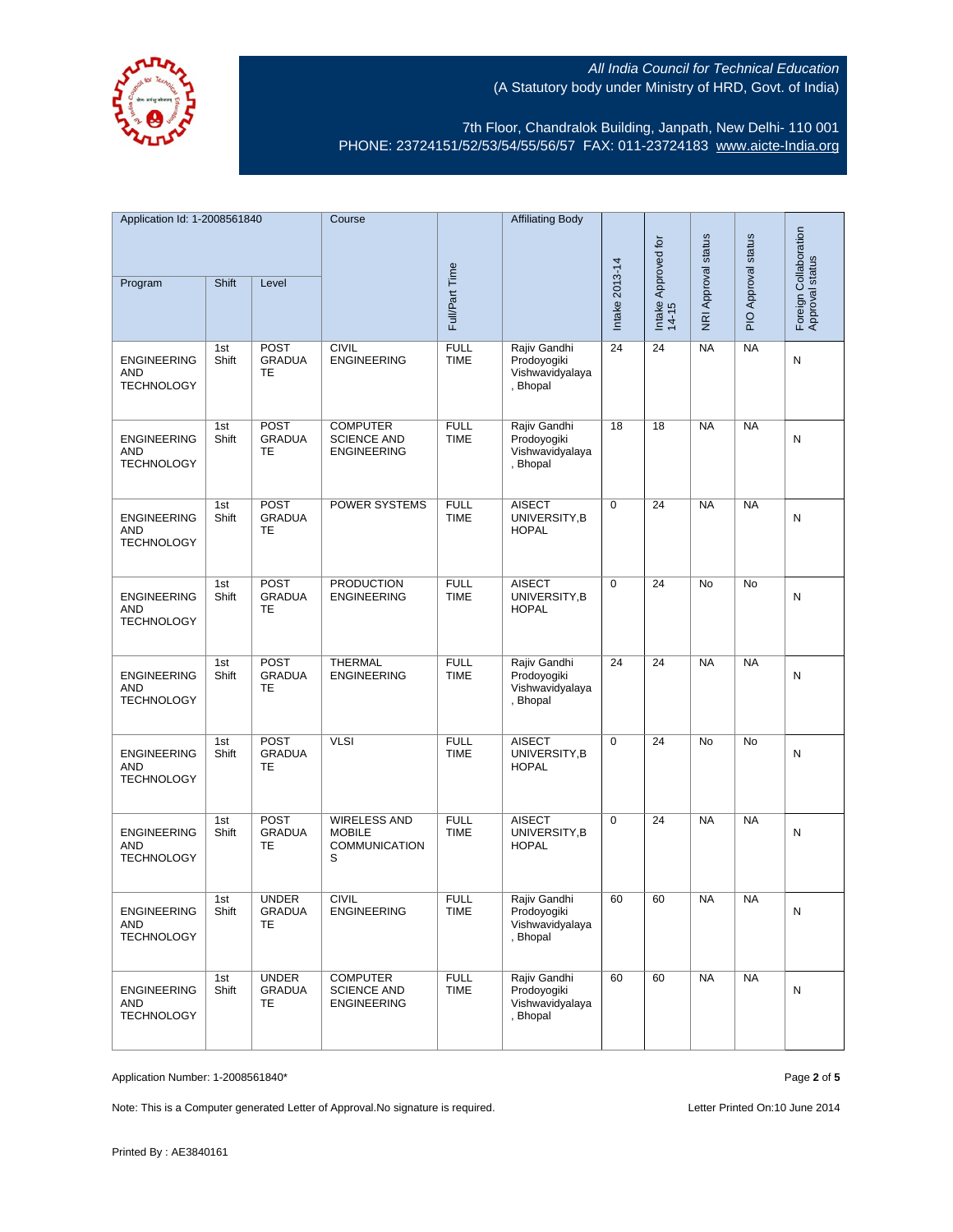

7th Floor, Chandralok Building, Janpath, New Delhi- 110 001 PHONE: 23724151/52/53/54/55/56/57 FAX: 011-23724183 [www.aicte-India.org](http://www.aicte-india.org/)

| Application Id: 1-2008561840                          |              | Course                                     |                                                                   | <b>Affiliating Body</b>    |                                                            |                |                          |                     |                                          |           |
|-------------------------------------------------------|--------------|--------------------------------------------|-------------------------------------------------------------------|----------------------------|------------------------------------------------------------|----------------|--------------------------|---------------------|------------------------------------------|-----------|
| Shift<br>Program<br>Level                             |              |                                            |                                                                   |                            |                                                            | $\overline{5}$ | NRI Approval status      | PIO Approval status | Foreign Collaboration<br>Approval status |           |
|                                                       |              |                                            |                                                                   | Full/Part Time             |                                                            | Intake 2013-14 | Intake Approved<br>14-15 |                     |                                          |           |
| <b>ENGINEERING</b><br><b>AND</b><br><b>TECHNOLOGY</b> | 1st<br>Shift | <b>UNDER</b><br><b>GRADUA</b><br><b>TE</b> | <b>ELECTRICAL AND</b><br><b>ELECTRONICS</b><br><b>ENGINEERING</b> | <b>FULL</b><br><b>TIME</b> | Rajiv Gandhi<br>Prodoyogiki<br>Vishwavidyalaya<br>, Bhopal | 60             | 60                       | <b>NA</b>           | <b>NA</b>                                | ${\sf N}$ |
| <b>ENGINEERING</b><br><b>AND</b><br><b>TECHNOLOGY</b> | 1st<br>Shift | <b>UNDER</b><br><b>GRADUA</b><br><b>TE</b> | <b>ELECTRONICS &amp;</b><br><b>COMMUNICATION</b><br><b>ENGG</b>   | <b>FULL</b><br><b>TIME</b> | Rajiv Gandhi<br>Prodoyogiki<br>Vishwavidyalaya<br>, Bhopal | 60             | 60                       | $N_A$               | NA                                       | N         |
| <b>ENGINEERING</b><br><b>AND</b><br><b>TECHNOLOGY</b> | 1st<br>Shift | <b>UNDER</b><br><b>GRADUA</b><br><b>TE</b> | <b>INFORMATION</b><br><b>TECHNOLOGY</b>                           | <b>FULL</b><br><b>TIME</b> | Rajiv Gandhi<br>Prodoyogiki<br>Vishwavidyalaya<br>, Bhopal | 60             | 60                       | <b>NA</b>           | <b>NA</b>                                | N         |
| <b>ENGINEERING</b><br><b>AND</b><br><b>TECHNOLOGY</b> | 1st<br>Shift | <b>UNDER</b><br><b>GRADUA</b><br><b>TE</b> | <b>MECHANICAL</b><br><b>ENGINEERING</b>                           | <b>FULL</b><br><b>TIME</b> | Rajiv Gandhi<br>Prodoyogiki<br>Vishwavidyalaya<br>, Bhopal | 60             | 60                       | <b>NA</b>           | <b>NA</b>                                | N         |
| <b>ENGINEERING</b><br><b>AND</b><br><b>TECHNOLOGY</b> | 2nd<br>Shift | <b>DIPLOMA</b>                             | <b>CIVIL</b><br><b>ENGINEERING</b>                                | <b>FULL</b><br><b>TIME</b> | Rajiv Gandhi<br>Prodoyogiki<br>Vishwavidyalaya<br>, Bhopal | 60             | 60                       | <b>NA</b>           | NA                                       | N         |
| <b>ENGINEERING</b><br>AND<br><b>TECHNOLOGY</b>        | 2nd<br>Shift | <b>DIPLOMA</b>                             | <b>ELECTRICAL AND</b><br><b>ELECTRONICS</b><br><b>ENGINEERING</b> | <b>FULL</b><br><b>TIME</b> | <b>AISECT</b><br>UNIVERSITY, B<br><b>HOPAL</b>             | $\Omega$       | 60                       | <b>NA</b>           | <b>NA</b>                                | N         |
| <b>ENGINEERING</b><br><b>AND</b><br><b>TECHNOLOGY</b> | 2nd<br>Shift | <b>DIPLOMA</b>                             | <b>MECHANICAL</b><br><b>ENGINEERING</b>                           | <b>FULL</b><br><b>TIME</b> | Rajiv Gandhi<br>Prodoyogiki<br>Vishwavidyalaya<br>, Bhopal | 60             | 60                       | <b>NA</b>           | <b>NA</b>                                | N         |
| MANAGEMEN<br>т                                        | 1st<br>Shift | <b>POST</b><br><b>GRADUA</b><br><b>TE</b>  | <b>MASTERS IN</b><br><b>BUSINESS</b><br><b>ADMINISTRATION</b>     | <b>FULL</b><br><b>TIME</b> | <b>AISECT</b><br>UNIVERSITY, B<br><b>HOPAL</b>             | 0              | 60                       | No                  | No                                       | N         |

• Validity of the course details may be verified at www.aicte-india.org>departments>approvals

Application Number: 1-2008561840\* Page **3** of **5**

Note: This is a Computer generated Letter of Approval.No signature is required. <br>
Letter Printed On:10 June 2014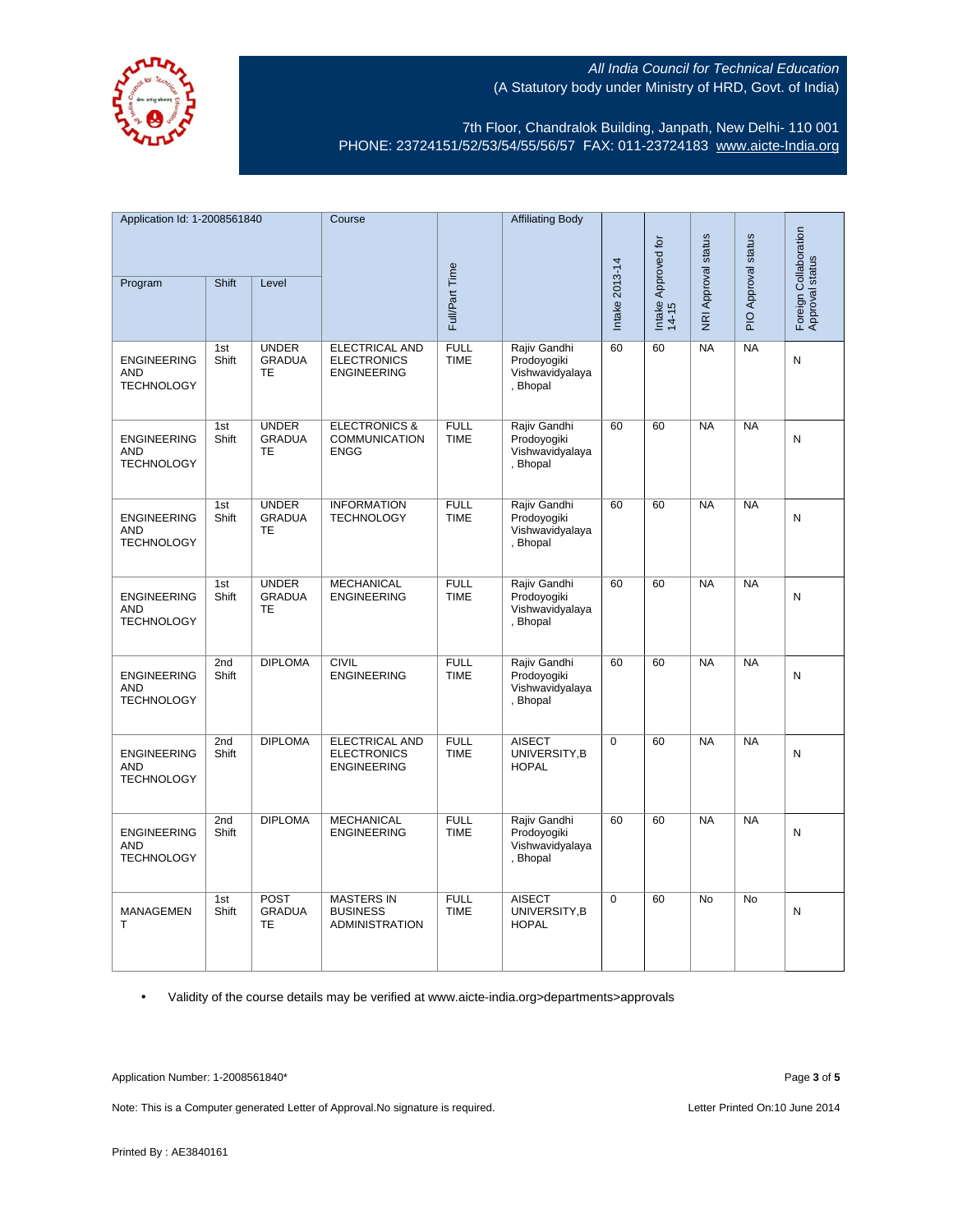

7th Floor, Chandralok Building, Janpath, New Delhi- 110 001 PHONE: 23724151/52/53/54/55/56/57 FAX: 011-23724183 [www.aicte-India.org](http://www.aicte-india.org/)

The above mentioned approval is subject to the condition that AISECT UNIVERSITY INSTITUTE OF SCIENCE AND TECHNOLOGY shall follow and adhere to the Regulations, guidelines and directions issued by AICTE from time to time and the undertaking / affidavit given by the institution along with the application submitted by the institution on portal and subsequently upload and update the student/ faculty/ other data on portal as per the time schedule which will be intimated by AICTE.

In case of any differences in content in this Computer generated Extension of Approval Letter, the content/information as approved by the Executive Council / General Council as available on the record of AICTE shall be final and binding.

Strict compliance of Anti-Ragging Regulation:- Approval is subject to strict compliance of provisions made in AICTE Regulation notified vide F. No. 37-3/Legal/AICTE/2009 dated July 1, 2009 for Prevention and Prohibition of Ragging in Technical Institutions. In case Institution fails to take adequate steps to Prevent Ragging or fails to act in accordance with AICTE Regulation or fails to punish perpetrators or incidents of Ragging, it will be liable to take any action as defined under clause 9(4) of the said Regulation.

**(Dr. Kuncheria P. Isaac)**

Member Secretary, AICTE

Copy to:

- **1. The Regional Officer,** All India Council for Technical Education Tagore Hostel-2, Shamla Hills Bhopal-462 002, Madhya Pradesh
- **2. The Director Of Technical Education,** Madhya Pradesh
- **3. The Registrar,** AISECT UNIVERSITY,BHOPAL
- **4. The Principal / Director,** AISECT UNIVERSITY INSTITUTE OF SCIENCE AND TECHNOLOGY BHOPAL, CHIKLOD ROAD NEAR BANGRASIYA, VILL- MENDUA, DISTT- RAISEN, M.P.-464993, RAISEN,RAISEN, Madhya Pradesh,464993
- **5. The Secretary / Chairman,** ALL INDIA SOCIETY FOR ELECTRONICS AND COMPUTER TECHNOLOGY SCOPE CAMPUS, NH-12, VILL. BHAIRONPUR, NEAR MISROD,BHOPAL, BHOPAL,BHOPAL, Madhya Pradesh,462026
- **6. Guard File(AICTE)**

Application Number: 1-2008561840\* Page **4** of **5**

Note: This is a Computer generated Letter of Approval.No signature is required. Letter According the state of the Printed On:10 June 2014